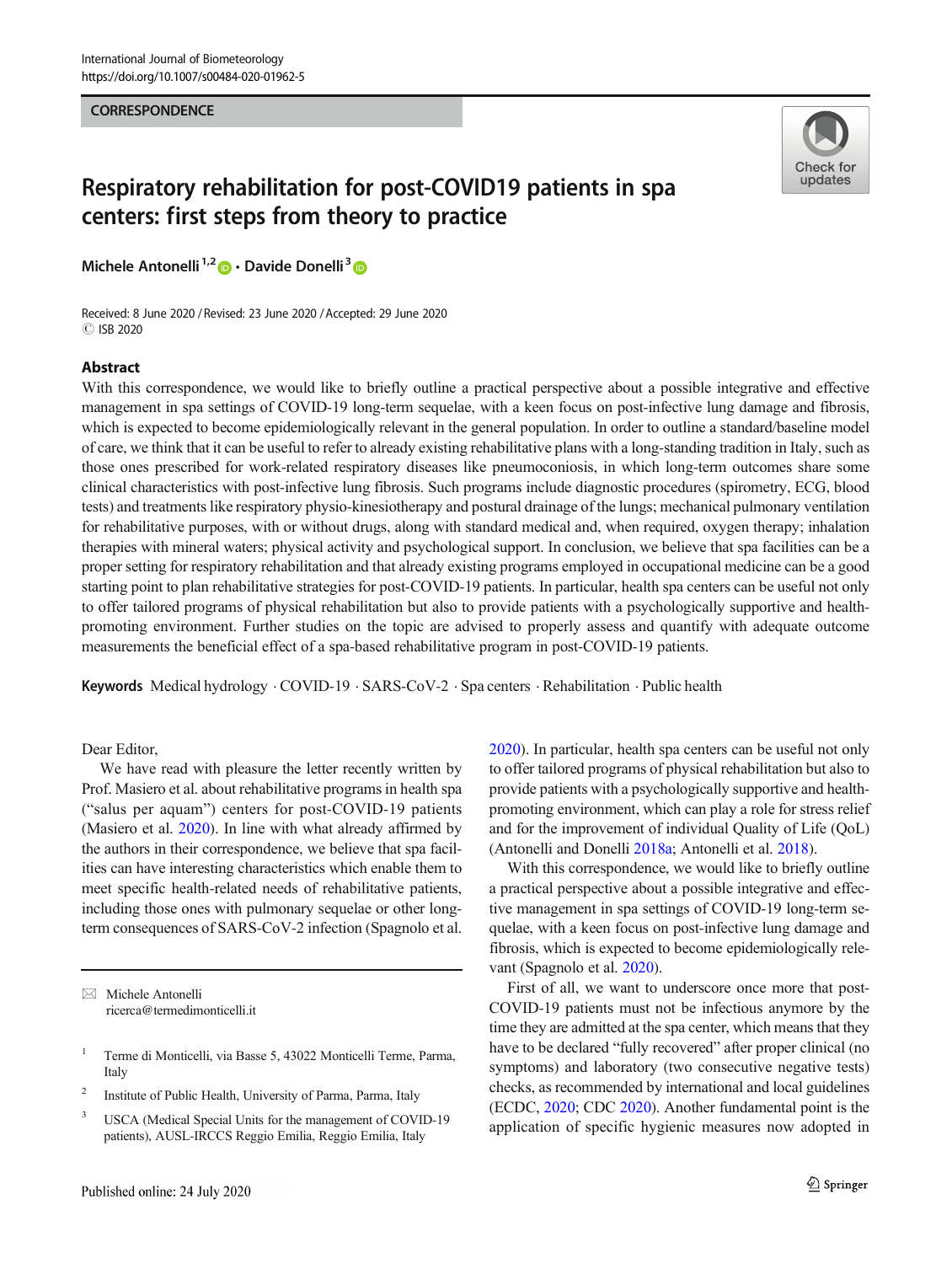<span id="page-1-0"></span>Italian spa centers to prevent the spread of COVID-19 (Clementi et al. 2020).

In order to outline a standard/baseline model of care, we think that it can be useful to refer to already existing rehabilitative plans with a long-standing tradition, such as those ones prescribed for work-related respiratory diseases like pneumoconiosis, in which long-term outcomes share some clinical characteristics with post-infective lung fibrosis. In Italy, rehabilitation for occupational diseases is usually covered by a public insurance agency called "I.N.A.I.L.," which follows well-established protocols. INAIL-supported rehabilitative basic program for patients with work-related respiratory diseases (including pulmonary fibrosis due to silicosis and asbestosis) usually lasts around two weeks, can be repeated over the years, and encompasses the following treatments (INAIL [1995\)](#page-2-0):

- & Respiratory physio-kinesiotherapy and postural drainage of the lungs.
- Mechanical pulmonary ventilation for rehabilitative purposes, with or without drugs, along with standard medical and, when required, oxygen therapy.
- Inhalation therapies with mineral waters.
- Physical activity.
- Psychological support.

The ultimate goal of these treatments, all combined together, is to improve respiratory functions, reduce mucus and chronic inflammation in the airways, ameliorate chest wall kinematics, and increase not only physical health but also mental wellbeing. Health-promoting practices and education can be also important to quit bad lifestyle habits. At admission, patients undergo a series of diagnostic procedures, including a spirometry, the measurement of blood oxygen saturation, an ECG record, a peripheral venous blood test to check common biochemical parameters, and, in cases of necessity, a chest X-ray examination (INAIL [1995](#page-2-0)). Then, spa physicians can better tailor the standard program to the patient's health needs, even considering possible comorbidities. As such, other interventions like water kinesitherapy, balneotherapy, dietary prescriptions, relaxation techniques, and integrative medicines can all contribute to improve the patient's general health, functionality, and QoL. Moreover, spa centers and the surrounding natural environment, with their specific characteristics and positive impressions, can have a role in the general health improvement (Antonelli and Donelli 2018b; Antonelli et al. 2019). During the entire program, patients are assisted by dedicated physiotherapists with expertise in respiratory rehabilitation and they can also benefit from medical checks provided by spa physicians. Consultations with specialized medical doctors and general practitioners, along

with adherence to general evidence-based rehabilitative recommendations, can further improve the quality of care thanks to an optimal integration of multi-disciplinary skills and knowledge (Clini et al. 2018; Troosters et al. [2019](#page-2-0)).

In conclusion, we believe that spa facilities can be a proper setting for respiratory rehabilitation and that already existing programs employed in occupational medicine can be a good starting point to plan rehabilitative strategies for post-COVID-19 patients. Further studies on the topic are advised to properly assess and quantify with adequate outcome measurements the beneficial effect of a spa-based rehabilitative program in post-COVID-19 patients. Finally, reinforcing the training of spa health professionals and promoting health education of patients can contribute to mitigate fears and concerns induced by the spread of SARS-CoV-2 infection in the population.

### Compliance with ethical standards

Conflict of interest The authors declare that they have no conflict of interest.

## References

- Antonelli M, Donelli D (2018a) Effects of balneotherapy and spa therapy on levels of cortisol as a stress biomarker: a systematic review. Int J Biometeorol 62:913–924. [https://doi.org/10.1007/s00484-018-](https://doi.org/10.1007/s00484-018-1504-8) [1504-8](https://doi.org/10.1007/s00484-018-1504-8)
- Antonelli M, Donelli D (2018b) New perspectives to improve medical hydrology in Italy. Clin Term 65: [https://www.researchgate.net/](https://www.researchgate.net/publication/331976019_New_perspectives_to_improve_medical_hydrology_in_Italy) [publication/331976019\\_New\\_perspectives\\_to\\_improve\\_medical\\_](https://www.researchgate.net/publication/331976019_New_perspectives_to_improve_medical_hydrology_in_Italy) hydrology in Italy
- Antonelli M, Donelli D, Fioravanti A (2018) Effects of balneotherapy and spa therapy on quality of life of patients with knee osteoarthritis: a systematic review and meta-analysis. Rheumatol Int 38:1807–1824. <https://doi.org/10.1007/s00296-018-4081-6>
- Antonelli M, Barbieri G, Donelli D (2019) Effects of forest bathing (shinrin-yoku) on levels of cortisol as a stress biomarker: a systematic review and meta-analysis. Int J Biometeorol 63:1117–1134. <https://doi.org/10.1007/s00484-019-01717-x>
- CDC (2020) Coronavirus disease 2019 (COVID-19). Centers for Disease Control and Prevention, In [https://www.cdc.gov/coronavirus/2019](https://www.cdc.gov/coronavirus/2019cov/hcp/return-o-ork.html) [ncov/hcp/return-to-work.html](https://www.cdc.gov/coronavirus/2019cov/hcp/return-o-ork.html).
- Clementi M, Signorelli C, Spica VR, et al (2020) Protocolli e piani di autocontrollo per la sicurezza igienico-sanitaria per l'erogazione delle prestazioni termali nel periodo post-COVID-19. [http://www.](http://www.fondazioneforst.it/media/101263/protocollo-icurezzarogazioneure-ermali.pdf) [fondazioneforst.it/media/101263/protocollo-sicurezza-erogazione](http://www.fondazioneforst.it/media/101263/protocollo-icurezzarogazioneure-ermali.pdf)[cure-termali.pdf](http://www.fondazioneforst.it/media/101263/protocollo-icurezzarogazioneure-ermali.pdf).
- Clini E, Holland AE, Pitta F, Troosters T (eds) (2018) Textbook of pulmonary rehabilitation. Springer International Publishing, Cham
- ECDC (2020) Guidance for discharge and ending isolation in the context of widespread community transmission of COVID-19 – first update. European Centre for Disease Prevention and Control, In [https://](https://www.ecdc.europa.eu/en/publicationsata/covid-guidanceischargendndingsolation) [www.ecdc.europa.eu/en/publications-data/covid-19-guidance](https://www.ecdc.europa.eu/en/publicationsata/covid-guidanceischargendndingsolation)[discharge-and-ending-isolation](https://www.ecdc.europa.eu/en/publicationsata/covid-guidanceischargendndingsolation).